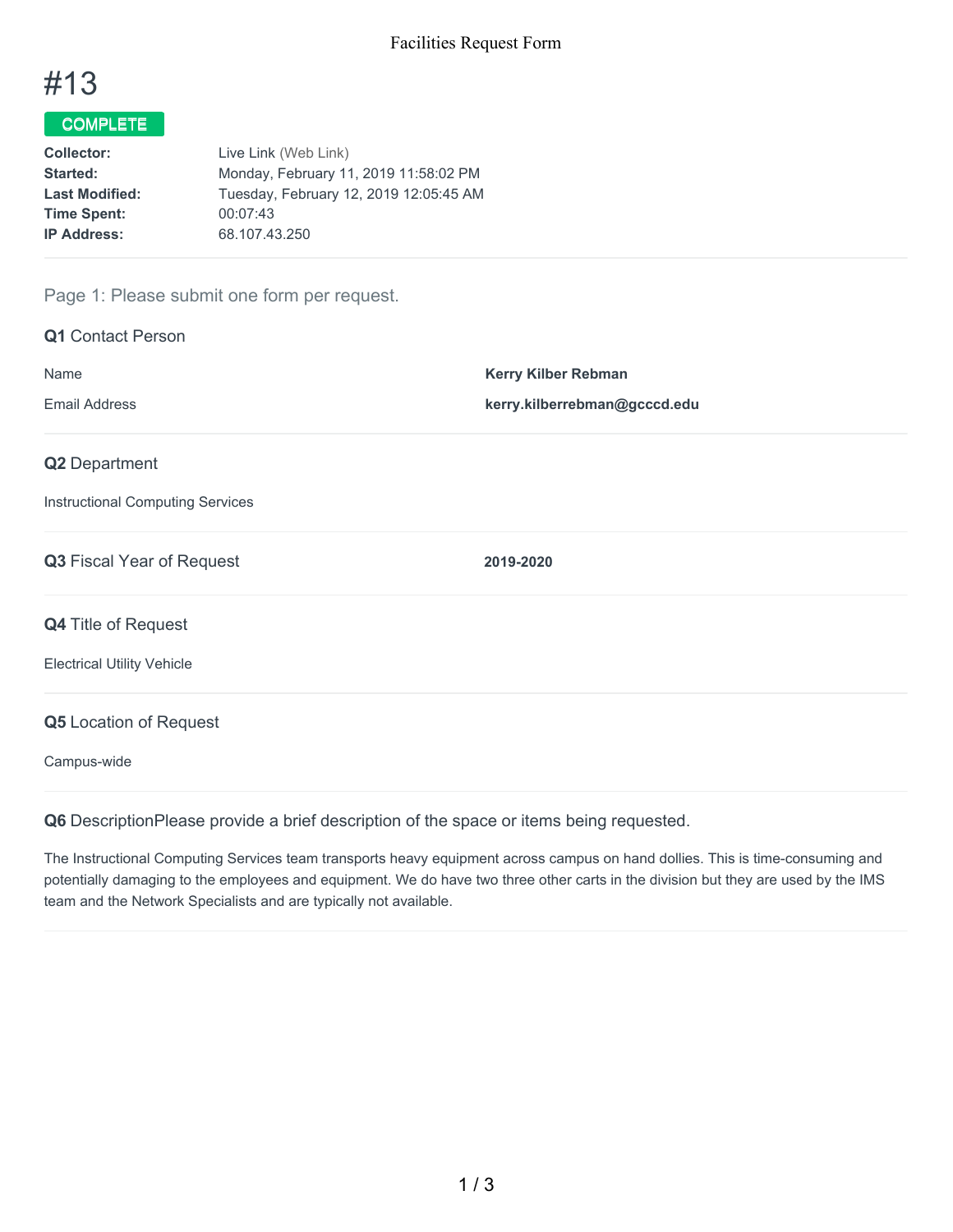## Facilities Request Form

**Q7** Please provide the justification for the request, discussing the following: How will the request (and associated program review goal) support the College's mission and strategic priorities? Does the request address any health, safety, or security issues? Ir so, please describe them. What do program or service area data indicate with regard to growth in increased demand for services? How will the request advance the continuous quality improvement of the department or work area?

Having an additional cart will assist the ICS team in performing their duties more efficiently. They will be able to install equipment quicker and complete more projects in a timely manner. This supports organizational health in that it would help us use our finite human resources more efficiently. The increase for technology equipment continues to increase on campus and the more equipment there is to support, the more use we have for the cart.

| Q8 What is the estimated one-time cost of the request? |                              |
|--------------------------------------------------------|------------------------------|
| 8000                                                   |                              |
| Page 2                                                 |                              |
| Q9 Contact Person                                      |                              |
| Name                                                   | <b>Kerry Kilber Rebman</b>   |
| <b>Email Address</b>                                   | kerry.kilberrebman@gcccd.edu |
| Q10 Department                                         |                              |
| <b>Instructional Computing Services</b>                |                              |
| Q11 Fiscal Year of Request                             | 2019-2020                    |
| Q12 Title of Request                                   |                              |
| <b>Electrical Utility Vehicle</b>                      |                              |
| Q13 Location of Request                                |                              |

Campus-wide

**Q14** DescriptionPlease provide a brief description of the space or items being requested.

The Instructional Computing Services team transports heavy equipment across campus on hand dollies. This is time-consuming and potentially damaging to the employees and equipment. We do have two three other carts in the division but they are used by the IMS team and the Network Specialists and are typically not available.